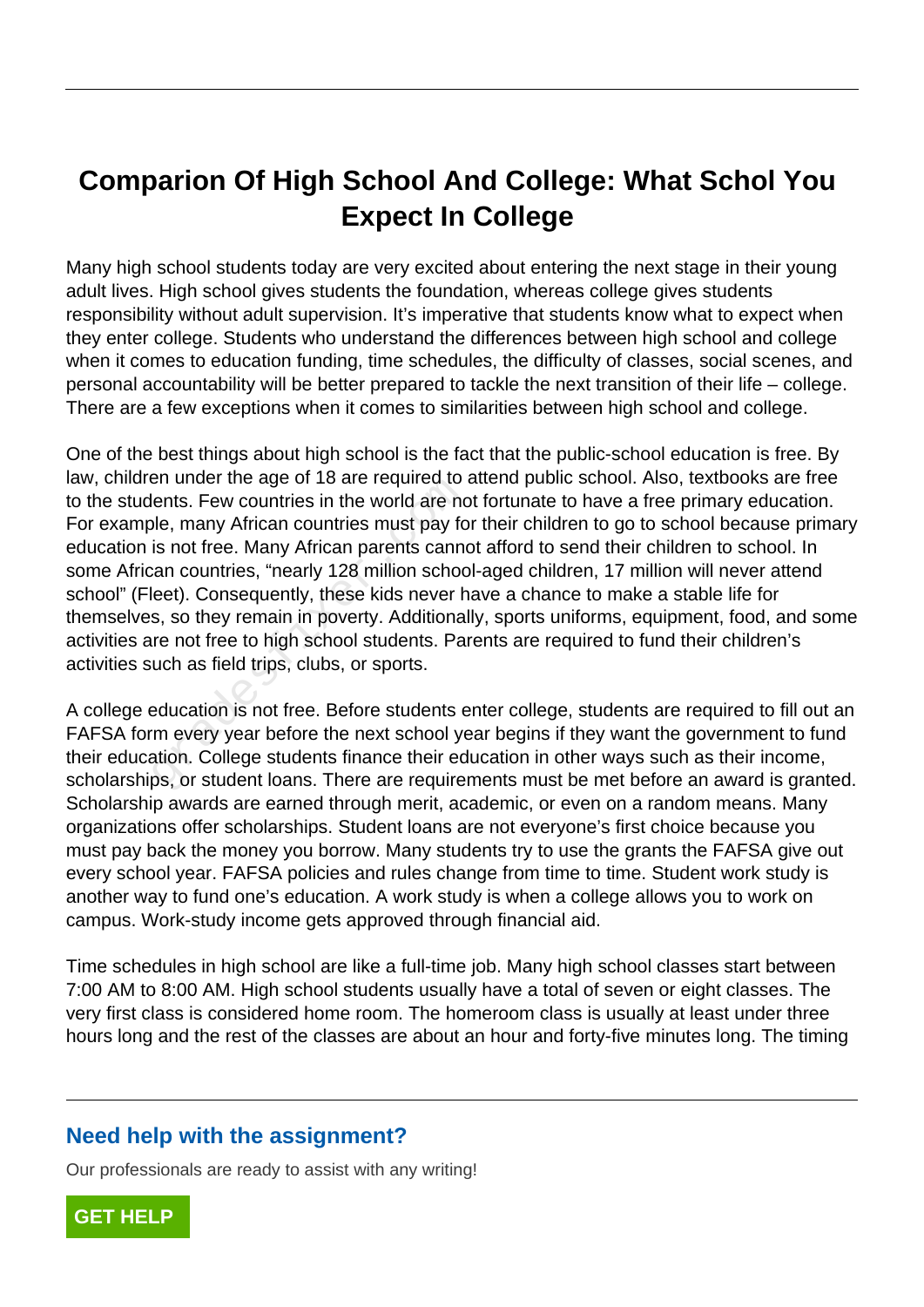per class may vary from different schools or districts. Different schools either allow students to go to all their classes or go to half of their classes in one day. In sum, students follow the school's schedule of courses throughout the day.

College allows flexibility when it comes to your class schedule. Instead of taking seven or eight classes at a time, a student can take any number of courses that fit their lifestyle and schedule. Depending on the number of units, four courses equal to twelve units, which equates to a fulltime load. Students have the option of taking a part-time number of courses too. The college database system allows students to choose their classes based on the subjects needed for their major. Students get to choose the time and class subject to take based on their personal availability. For example, you may work during the night time, so you pick a PE class that teaches in the morning. Also, students have the option to choose online college classes. Online classes are regular classes that are a semester long with no particular time. Online courses require discipline and motivation because classes are held in the online college platforms such as D2L, Blackboard, or Canvas. Unlike high school, college does not have any strict class schedules, because you choose the time and class you want to take for the semester.

High school course work is less challenging than college classes. Instructors teach students everything they need to know. Algebra, History, Geometry, English, Biology, Chemistry and Physical Education are the general subjects. Studying in high school is appears laid back, because school work is in class. Students can pass courses simply by using rote memorization and passive studying. Most actual studying takes place in the classroom. Unlike college, classes in high school last for the whole academic year. For example, high school teachers teach the same chapter for the entire week instead of in one day. In general, concepts of many subjects are taught very spread out. Unfortunately, students can get away with procrastination in high school. because you choose the time and clast of course work is less challenging than<br>they need to know. Algebra, History, C<br>ducation are the general subjects. Studento are the general subjects. Students<br>can pay of studying. Most

In college, the course load is a different story. College subjects are allowed diversity of topics, such as Anatomy & Physiology, Physics, and Microbiology. There are numerous other college courses as well. College courses are usually the extended version of the general high school studies. College classes are a semester long, so whatever subject class a student takes, the concepts are taught very fast paced. The students are expected to study for a few hours outside of the classroom daily. The professor usually teaches a different chapter each day, or half a chapter depending on the length of the chapter, and when the test day will be. The exams are usually two weeks after the instruction of the chapters. Because college class is fast paced, it's important for students to develop study habits and time management skills to survive college. College is never an easy feat.

The social scene is one of the most important fundamentals of high school. Popularity is like becoming a king or queen in high school because it's on top of the teenage hierarchy chain.

## **Need help with the assignment?**

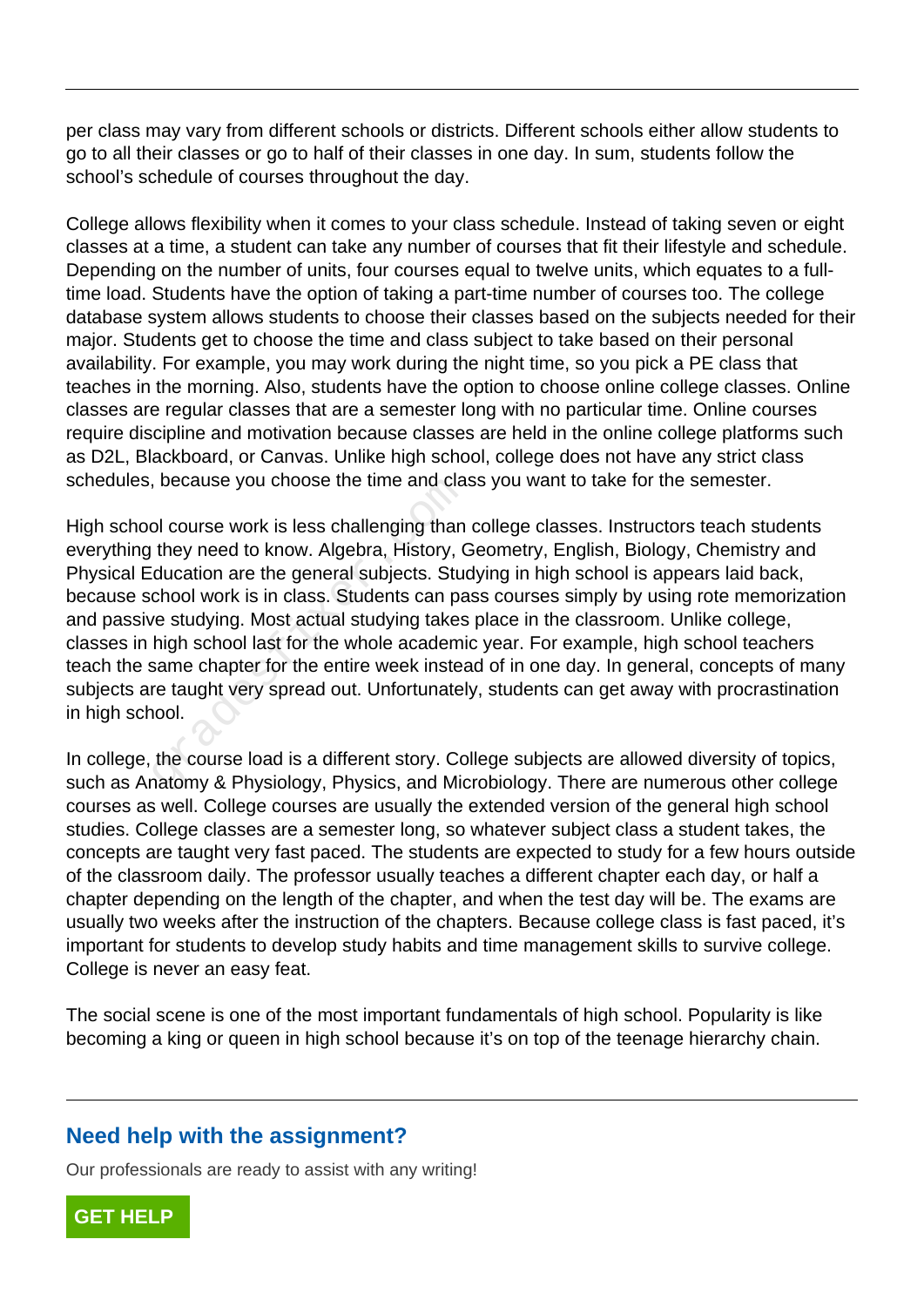Popularity to high school students is like being the CEO of the school. Fitting in is vital for teenagers. Jessup states that "[a]dolescents spend almost as much waking time at school as they do at home. The educational environment is their prime source of interaction with peers" (6). Socialization in high school allows students to learn more about themselves as individuals and how to work in teams.

Social scenes vary from college to college. With community colleges, it's very easy for students to remain to themselves. Community colleges lack the intense social scenes due to how small the college is and other factors. They may have some clubs you can join, but there are not as many. In universities, the social scene is rich in diversity, types, and cultures. There are many ways to socialize. A student can join a sorority, fraternity, club, or an organization. Unlike high school, fitting in is a choice in college, and not mandatory. College or University allows a student to fit into a group. College social scenes embrace individuality.

Parental involvement is crucial to a student's success in high school. Parents and teachers monitor student's progress in their classes. If a student was dropping below a passing grade, or in danger of failing the semester, the instructor contacts parents for them to intervene. Summer school allows students to retake the classes that they failed during the school year. Students are expected to adhere to the rules of the teacher regarding homework, tests, and classroom time. Also, students are supposed to follow the rules of the school. Accountability involves the adults holding the student's hand.

College is the gateway to adulthood, so students are expected to take responsibility for themselves. Professors will not hold your hand. Students are required to read the chapters before class, study for exams and quizzes, and to practice time management. There are many resources and books on study and time management techniques. College is a higher-level institution, so the consequences are much greater. Accountability is much easier with disability services, tutoring, and other programs that assist college students based on their situation. Adult responsibility in college gives students freedom. Sudent Suppless in their classes. It a st<br>of failing the semester, the instructor co<br>ws students to retake the classes that<br>ed to adhere to the rules of the teache<br>students are supposed to follow the ru<br>ling the student's

College and high school have a few similarities. Sports is the central focus of both levels of schools because many schools depend on athletic events for extra funding. Usually, high school students who participate in sports are eligible for a full scholarship to a university, but that is not always the case. Eligibility for a full scholarship depends on grades and other factors. Also, both levels of education require the completion of general core courses before graduation. Regarding the structures of college and high school, the school gives final exams at the end of the semester.

The transition from high school to college is one of the most critical stages and the turning point of adulthood. Stepping from high school to college involves many changes to the funding of

## **Need help with the assignment?**